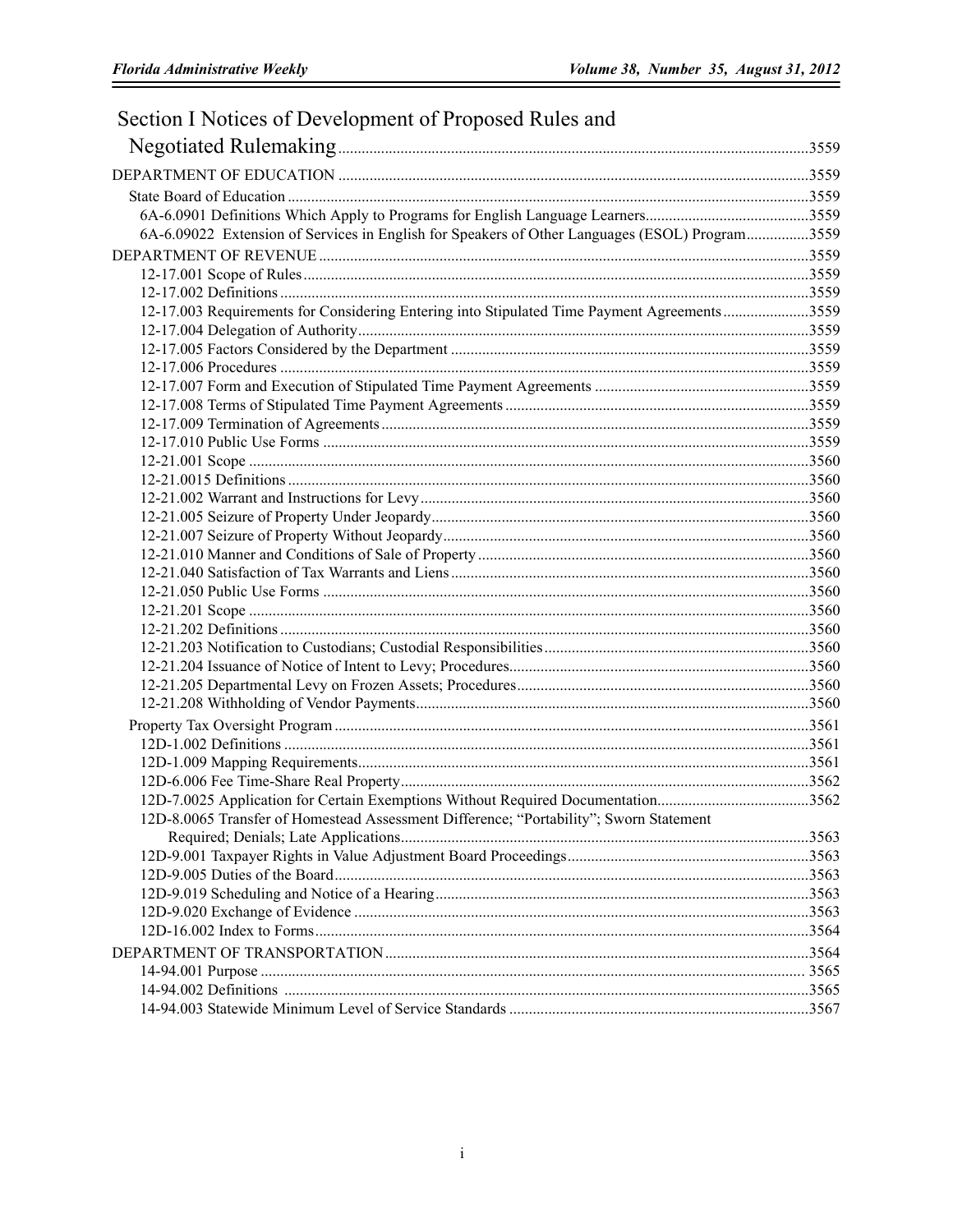| 27P-6.006 County Comprehensive Emergency Management Plans - Review by Division. 3571          |  |
|-----------------------------------------------------------------------------------------------|--|
|                                                                                               |  |
|                                                                                               |  |
|                                                                                               |  |
|                                                                                               |  |
|                                                                                               |  |
|                                                                                               |  |
|                                                                                               |  |
|                                                                                               |  |
|                                                                                               |  |
|                                                                                               |  |
|                                                                                               |  |
|                                                                                               |  |
|                                                                                               |  |
|                                                                                               |  |
|                                                                                               |  |
|                                                                                               |  |
|                                                                                               |  |
|                                                                                               |  |
| 61K1-1.0024 Code of Conduct for Commissioners, Commission Staff, and Commission Officials3579 |  |
|                                                                                               |  |
|                                                                                               |  |
|                                                                                               |  |
|                                                                                               |  |
|                                                                                               |  |
|                                                                                               |  |
|                                                                                               |  |
|                                                                                               |  |
|                                                                                               |  |
|                                                                                               |  |
|                                                                                               |  |
|                                                                                               |  |
|                                                                                               |  |
|                                                                                               |  |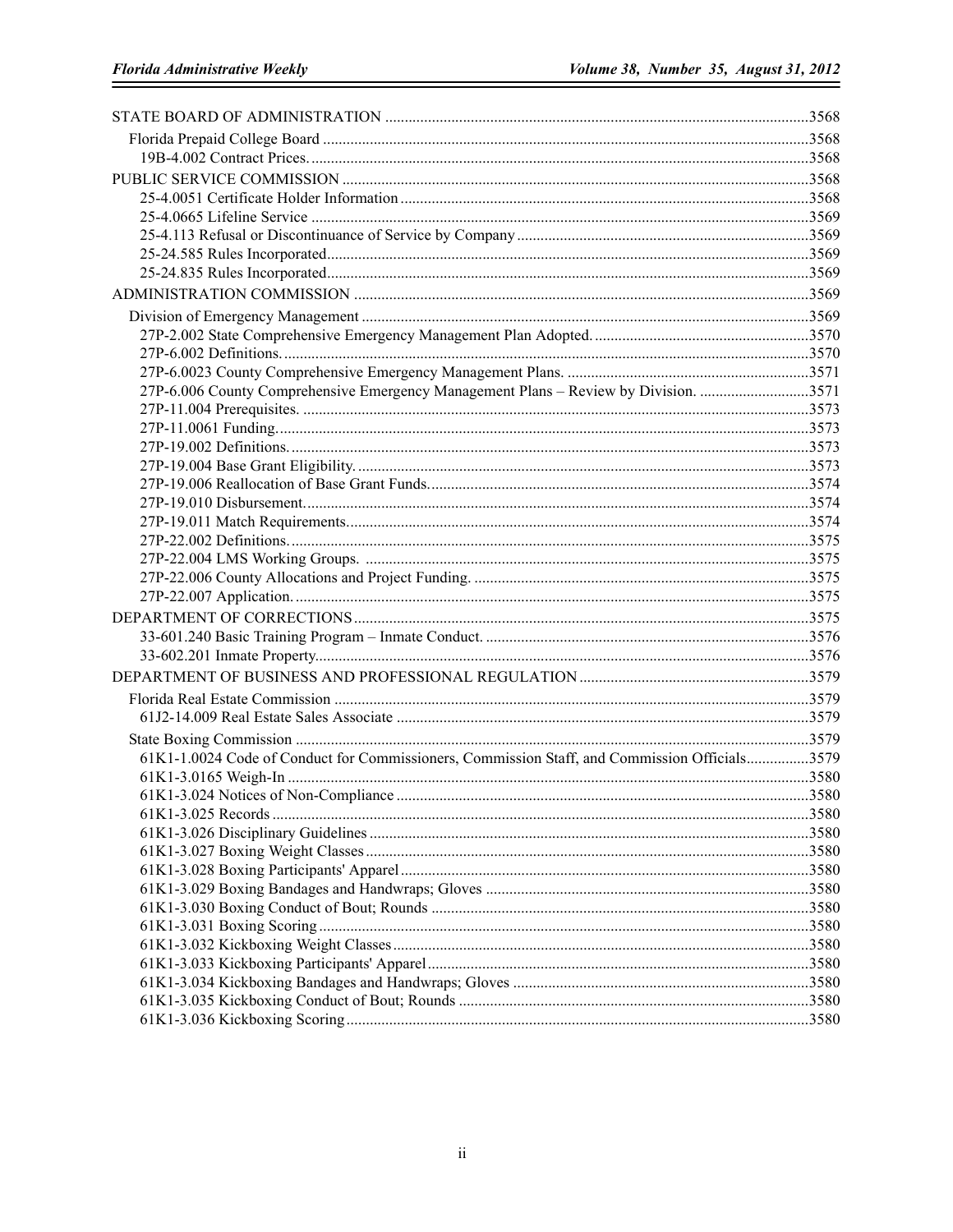| 64B18-17.003 Continuing Education Programs Not Requiring Pre-Approval from the Board3582 |  |
|------------------------------------------------------------------------------------------|--|
|                                                                                          |  |
|                                                                                          |  |
|                                                                                          |  |
|                                                                                          |  |
|                                                                                          |  |
|                                                                                          |  |
|                                                                                          |  |
|                                                                                          |  |
|                                                                                          |  |
|                                                                                          |  |
|                                                                                          |  |
|                                                                                          |  |
|                                                                                          |  |
|                                                                                          |  |
|                                                                                          |  |
|                                                                                          |  |
|                                                                                          |  |
|                                                                                          |  |
|                                                                                          |  |
|                                                                                          |  |
|                                                                                          |  |
|                                                                                          |  |
|                                                                                          |  |
|                                                                                          |  |
|                                                                                          |  |
|                                                                                          |  |
|                                                                                          |  |
|                                                                                          |  |
|                                                                                          |  |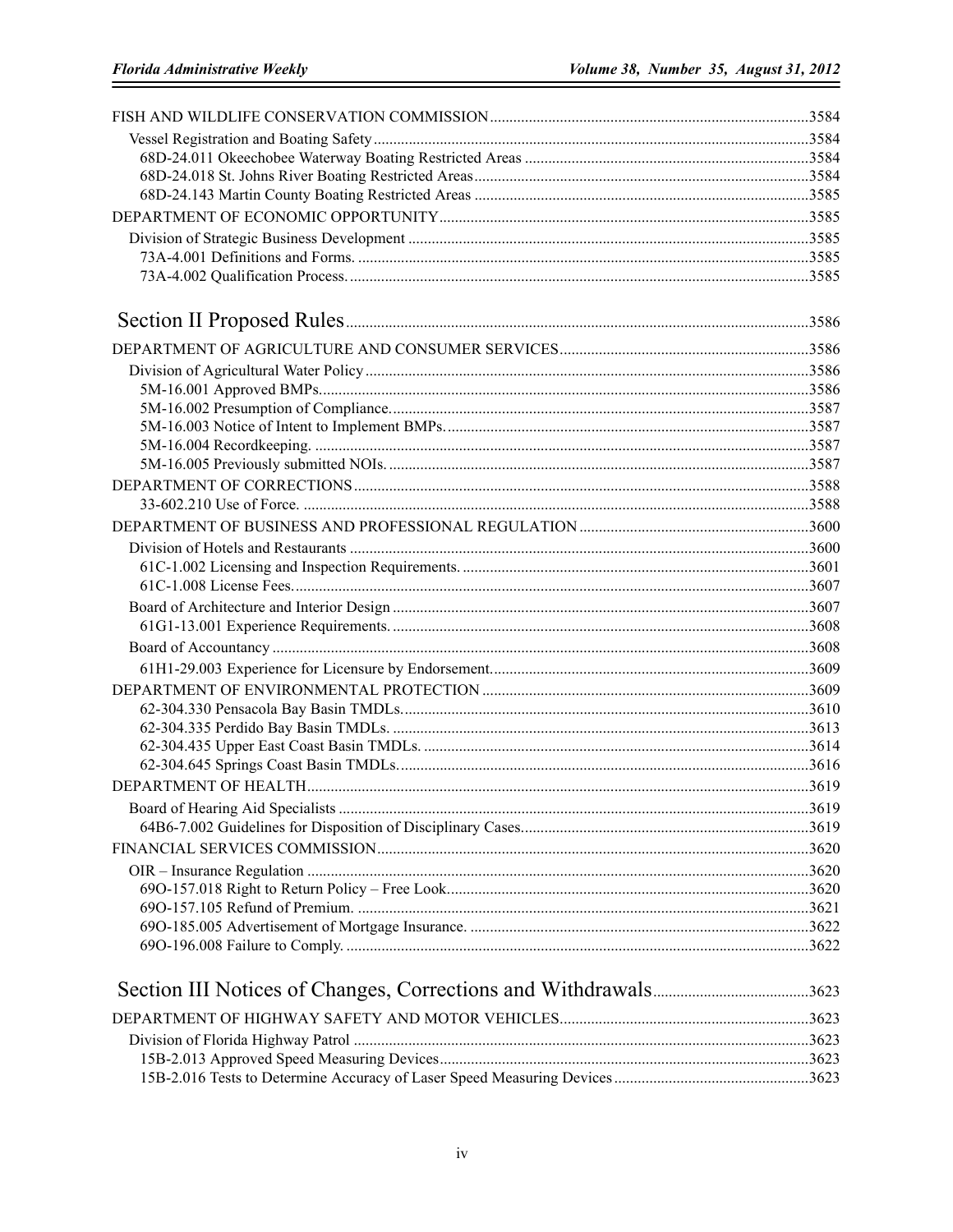| 40E-1.6107 Transfer of Environmental Resource, Surface Water Management, Water               |      |
|----------------------------------------------------------------------------------------------|------|
|                                                                                              |      |
|                                                                                              |      |
|                                                                                              |      |
|                                                                                              |      |
|                                                                                              |      |
|                                                                                              |      |
|                                                                                              |      |
|                                                                                              |      |
|                                                                                              |      |
|                                                                                              |      |
| 64B9-15.009 Disciplinary Guidelines; Range of Penalties; Aggravating and                     |      |
|                                                                                              |      |
|                                                                                              |      |
|                                                                                              |      |
|                                                                                              |      |
|                                                                                              |      |
|                                                                                              |      |
|                                                                                              |      |
|                                                                                              |      |
|                                                                                              |      |
|                                                                                              |      |
|                                                                                              |      |
|                                                                                              |      |
|                                                                                              |      |
| 12DER12-6 Form for Use to Attempt to Establish Adverse Possession Without Color of Title3630 |      |
|                                                                                              |      |
|                                                                                              | 3630 |
|                                                                                              |      |
|                                                                                              |      |
| Section V Petitions and Dispositions Regarding Rule Variance or Waiver3635                   |      |
|                                                                                              |      |
|                                                                                              |      |
|                                                                                              |      |
|                                                                                              |      |
|                                                                                              |      |
|                                                                                              |      |
|                                                                                              |      |
|                                                                                              |      |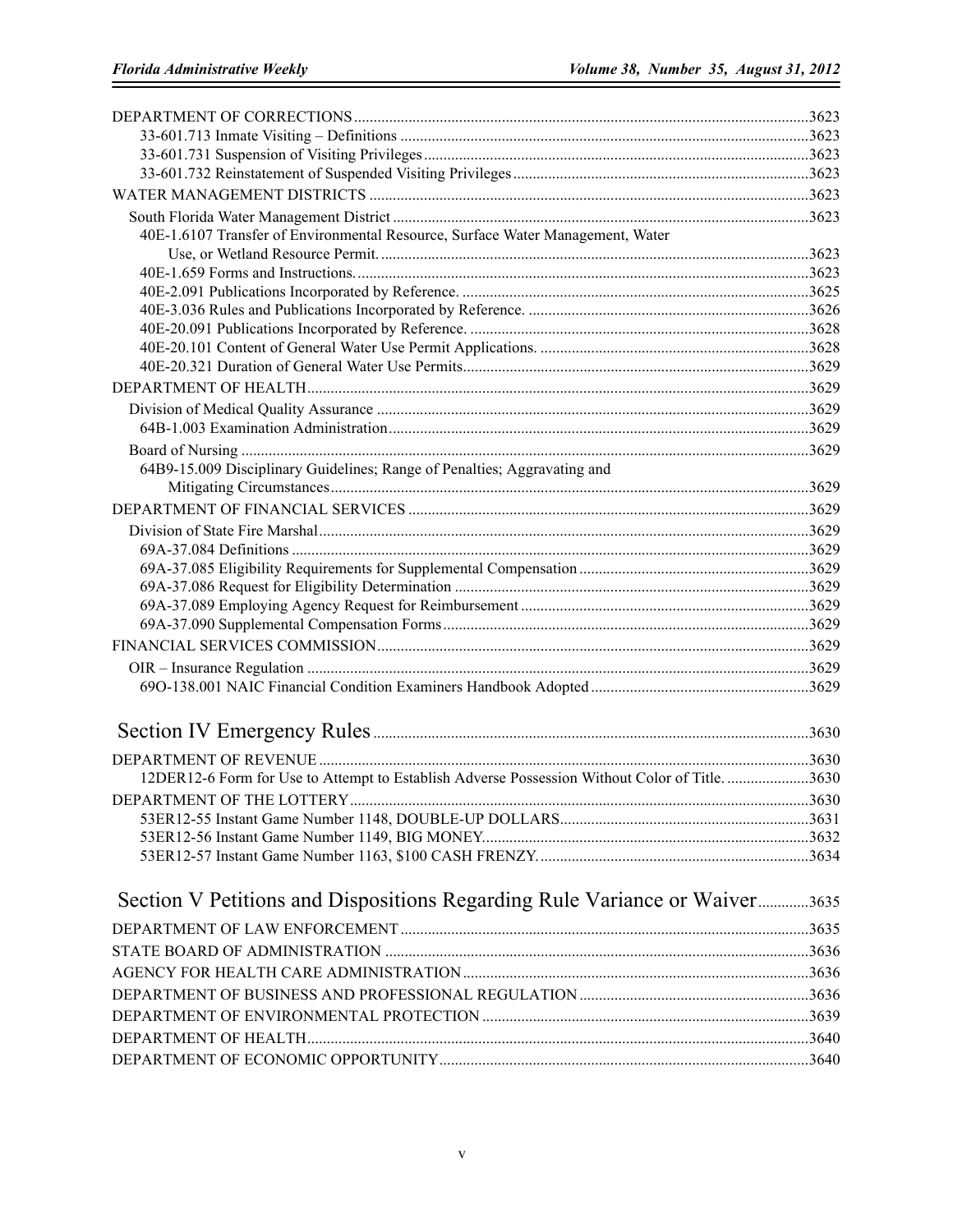| FLORIDA WORKERS' COMPENSATION INSURANCE GUARANTY ASSOCIATION, INC. 3666 |  |
|-------------------------------------------------------------------------|--|
|                                                                         |  |
|                                                                         |  |
|                                                                         |  |
|                                                                         |  |
|                                                                         |  |

## Section VII Notices of Petitions and Dispositions Regarding